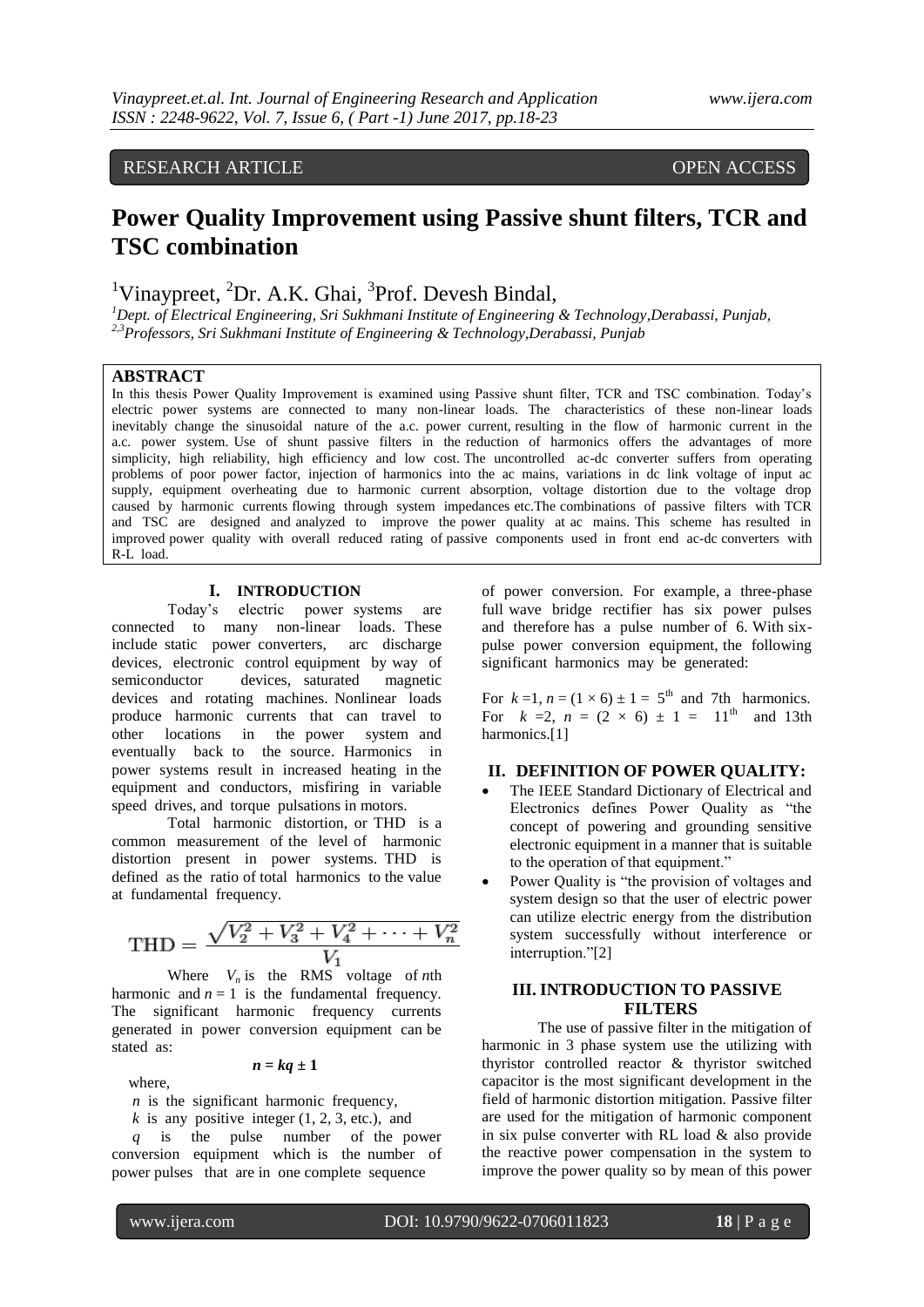filter helps the system by two means one is to improve the system power quality & improve reactive power problem so reduced the need of capacitor for supplying extra needed KVAR.[3,4]

For current source type of harmonic producing loads, generally, passive shunt filters are recommended. The performance of these filter depends mainly on the system source impedance, as these filter act as sinks for the harmonic currents.[5] On the other hand, for voltage source type harmonic producing loads, the use of the series passive filters is recommended . These filters block the flow of harmonic current into ac mains, by providing high impedance path at certain harmonic frequencies for which the filter is tuned. It is observed that both these configuration fail to meet the IEEE standard 519 guidelines under varying load conditions. A novel configuration of passive hybrid filter (a combination of passive shunt and passive series filter) is designed and developed for power quality improvement.



**Fig 1** Schematic diagram of an ac-dc converter with R-L load and passive shunt filter at input

# **IV. THYRISTOR-CONTROLLED REACTOR (TCR)**

A TCR is one of the most important building blocks of thyristor-based SVCs. Although it can be used alone, it is more often employed in conjunction with fixed or thyristor switched capacitors to provide rapid, continuous control of reactive power over the entire selected lagging-toleading range. This device is essentially a variable reactor that can adjust its reactive power consumption. The adjustment is realized through the firing angles of thyristors that normally operate in partial conducting states, and thereby produce harmonics. Poor selection of firing angles can lead to increase in the amount of effective harmonic production of the TCR.[6] A thyristor controlled reactor is usually a threephase assembly, normally connected in a delta arrangement to provide partial cancellation of harmonics. For higher order harmonics, [harmonic](http://en.wikipedia.org/wiki/Harmonic_Filters)  [filters](http://en.wikipedia.org/wiki/Harmonic_Filters) are connected in parallel with the TCR. The

filters provide capacitive reactive power which partly offsets the inductive reactive power provided by the TCR.



**Fig 2** Thyristor controlled reactor circuit

# **V. THYRISTOR SWITCHED CAPACITOR (TSC)**

The thyristor switched capacitor is an<br>t component of a Static VAR important component of a Static VAR Compensator (SVC), where it is often used in conjunction with a thyristor controlled reactor (TCR). A TSC is usually a three-phase assembly, connected either in a delta or a star arrangement. Unlike the TCR, a TSC generates no harmonics and so requires no filtering. For this reason, some SVCs have been built with only TSCs. Although a disadvantage is that the reactive power output can only be varied in steps. Continuously variable reactive power output is only possible where the SVC contains a TCR or another variable element such as a STATCOM**.**



**Fig 3** Thyristor switched capacitor circuit

It consists of capacitor in series with bidirectional thyristor switch. It is supplied from a ac voltage source. The analysis of the current transients after closing the switch brings two cases: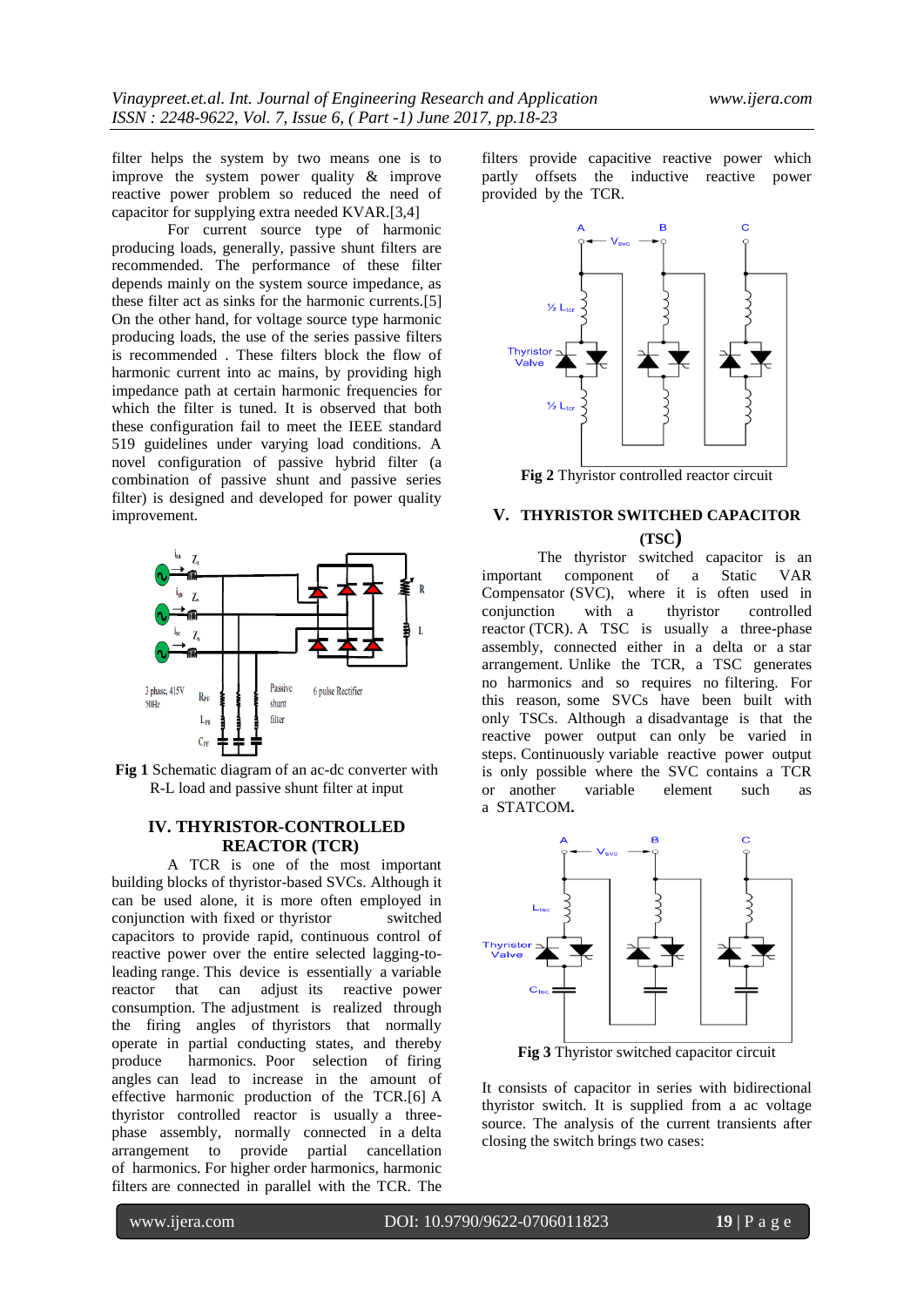Universal bridge

1. The capacitor voltage is not equal to the supply voltage when the thyristors are fired. Immediately after closing the switch, a current of infinite magnitude flows and charges the capacitor to the supply voltage in an infinitely short time. The switch realized by the thyristor cannot withstand this stress and would fail.

2. The capacitor voltage is equal to the supply voltage when the thyristors are fired. The current will jump immediately to the value of the steadystate current. Although the magnitude of the current does not exceed the steady-state values, the thyristor<br>have an upper limit of  $\frac{di}{dt}$  that they can

have an upper limit of  $/dt$  that they can  $\frac{di}{dt}$  is withstand during the firing process. Here infinite, and the thyristor switch will again fail.

#### **VI. TCR-TSC COMBINATION**

The TCR-TSC comprises usually n-series of TSC and single TCR that are connected in parallel. The capacitor can be switched in discrete steps, whereas continuous control within the reactive power span of each step is provided by TCR. As the size of TCR is small the harmonic generation is substantially reduced. The TSC branches are tuned with series reactor to different dominant harmonic frequencies. The main motivations in developing TCR TSC were for enhancing the operational flexibility of the compensator during large disturbances and for reducing the steady-state losses.

What particularly aggravate the problem in which severe voltage swings are experienced and followed by the load rejection. But TCR-TSC can quickly operate to disconnect all the capacitor from the compensator, producing resonant oscillations. The proposed configuration for passive shunt filter with TCR and TSC.



**Fig** 5 Circuit diagram of TCR TSC Combination



# **VII. MATLAB BASED MODELING OF PASSIVE FILTER**

**Fig 6** MATLAB based model of a six pulse ac-dc converter R-L load without passive shunt filter

Fig.7 shows the MATLAB model of a passive shunt filter based six pulse ac-dc converters with R-L load. Depending on the harmonic spectrum of the supply current, the passive filters designed are low pass filter tuned for 5th order harmonic frequency. The subsystem named shunt filter consists of 5th harmonic frequency. Based on the design carried out the filter component values are L=16mH, C=25μF, R=0.83Ω.



**Fig 7** MATLAB based model of a six pulse ac-dc converter R-L load with passive shunt filter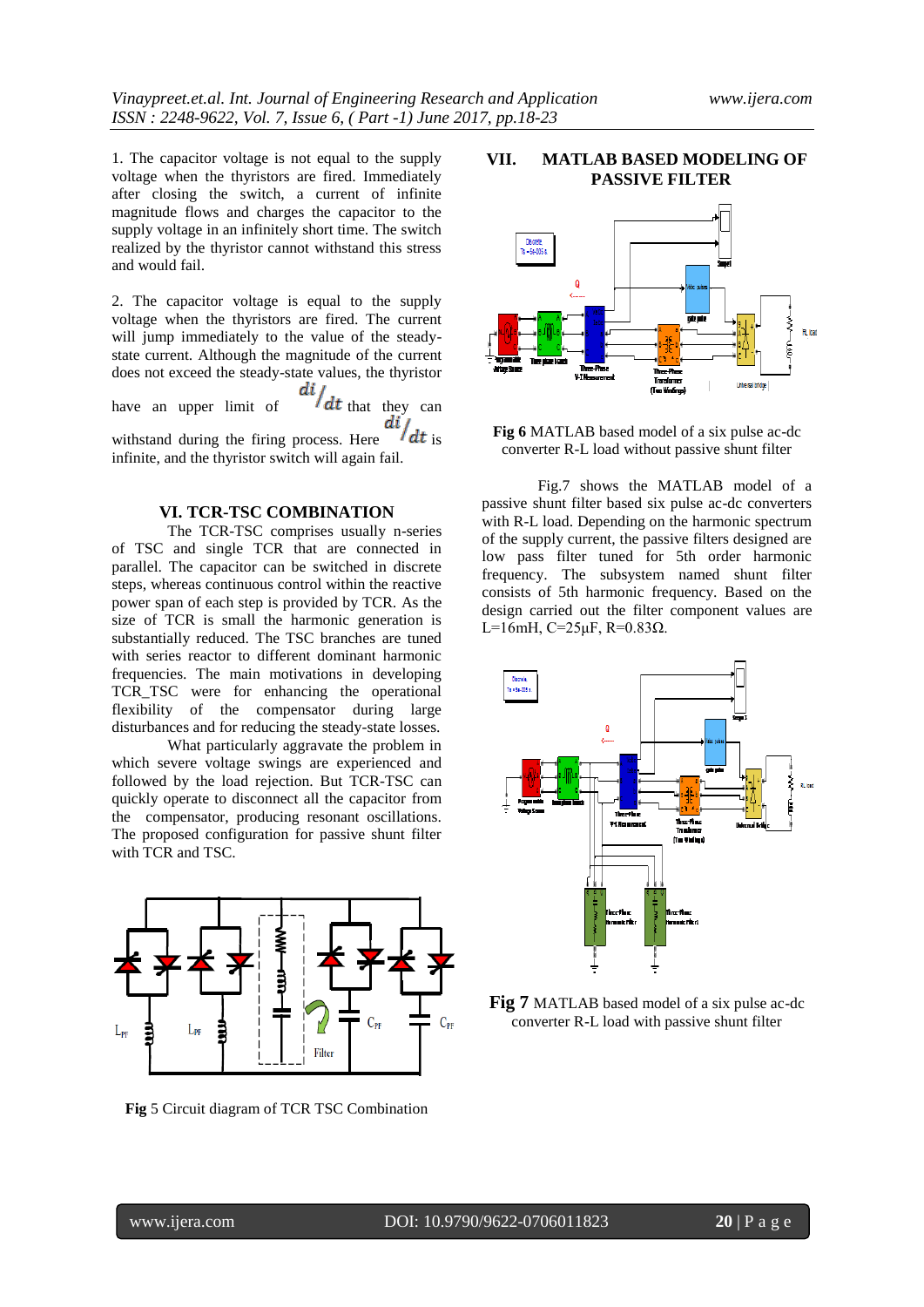

**Fig 8** MATLAB based model of a six pulse ac-dc converter R-L load with passive filter TCR and TSC combination

#### **IX. RESULTS AND DISCUSSIONS**

**IX.I** Performance of basic ac-dc Converter with R-L Load

**Case A**: First simulation is done on ac-dc converter which don't have filters or combination of TCR-TSC connected to it. A  $5<sup>th</sup>$  and a  $7<sup>th</sup>$  harmonics are injected into the circuit for the time period of 0- 0.3sec. Total simulation time of the model is 0.5 sec. Acc to fig, the first waveform is of Supply voltage v/s time and second waveform is of source current v/s time. The waveforms are highly distorted for the time harmonics are injected i.e. during 0-0.3. After that waveforms are normal.



**Fig 9** AC mains voltage and current response in simulation for converter with R-L load without passive shunt filter



**Fig 10** AC mains voltage response with %THD in simulation for converter with R-L load without passive filter



**Fig 11** AC mains current response with %THD in simulation for converter with R-L load without passive shunt filter

# **X. PERFORMANCE OF PASSIVE SHUNT FILTER BASED AC-DC CONVERTER WITH R-L LOAD**

**Case B:** Second simulation is done on ac-dc converter having passive shunt filter connected to it. As seen in fig, by connecting passive shunt filters tuned at harmonic frequencies the waveform of voltage and current are improved to large extent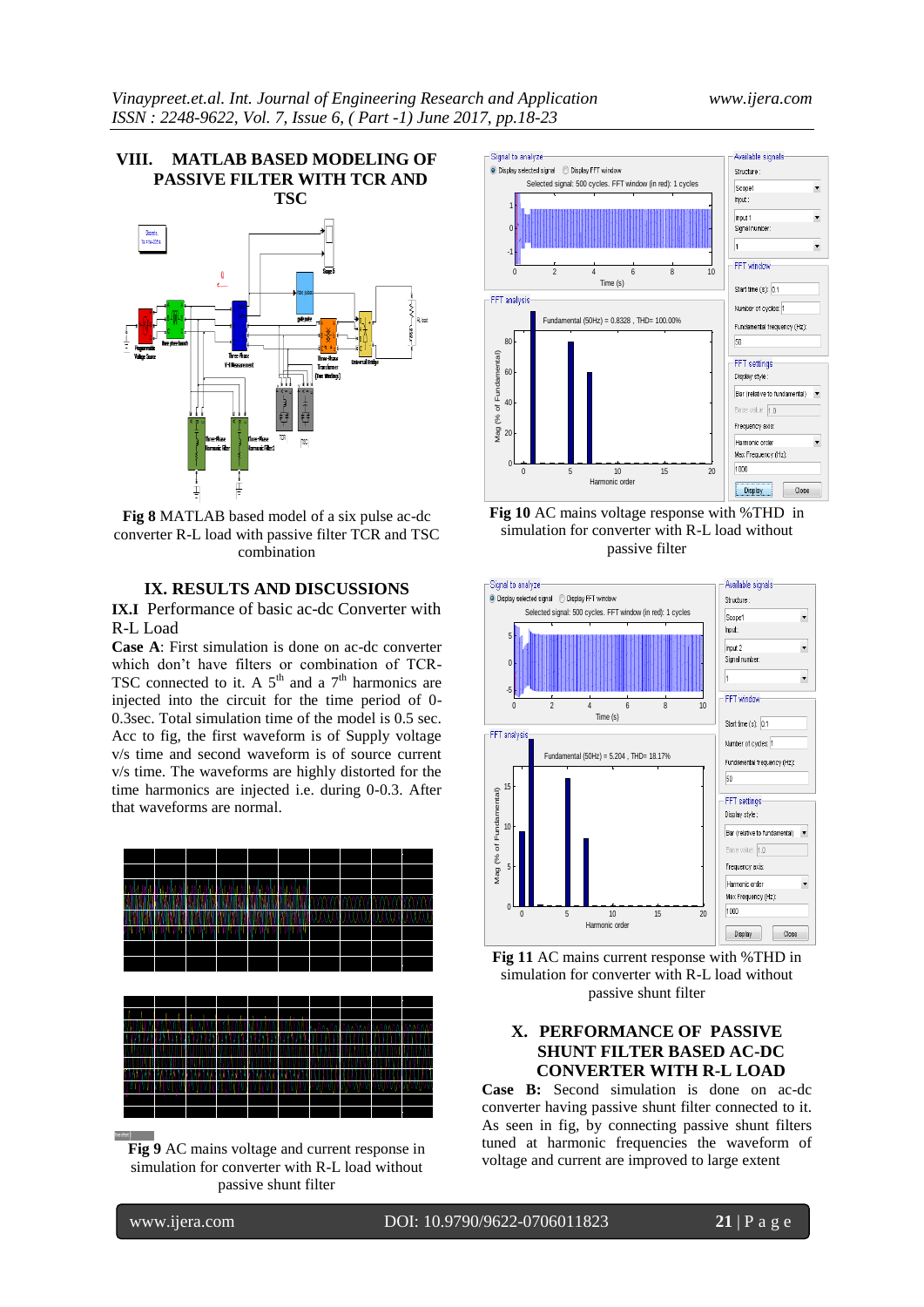

**Fig12** AC mains voltage and current response in simulation for converter with R-L load with passive shunt filter



**Fig 13** AC mains voltage response with %THD in simulation for converter with R-L load with passive filter



**Fig 15** AC mains current response with %THD in simulation for converter with R-L load with passive filter

# **XI. PERFORMANCE OF AC-DC CONVERTER HAVING FILTER, TCR AND TSC WITH R-L LOAD**

**Case C**: Third simulation is done on converter containing filter, TCR and TSC combination. As seen in fig, waveforms of source voltage and current v/s time are very near to three phase sine waveform